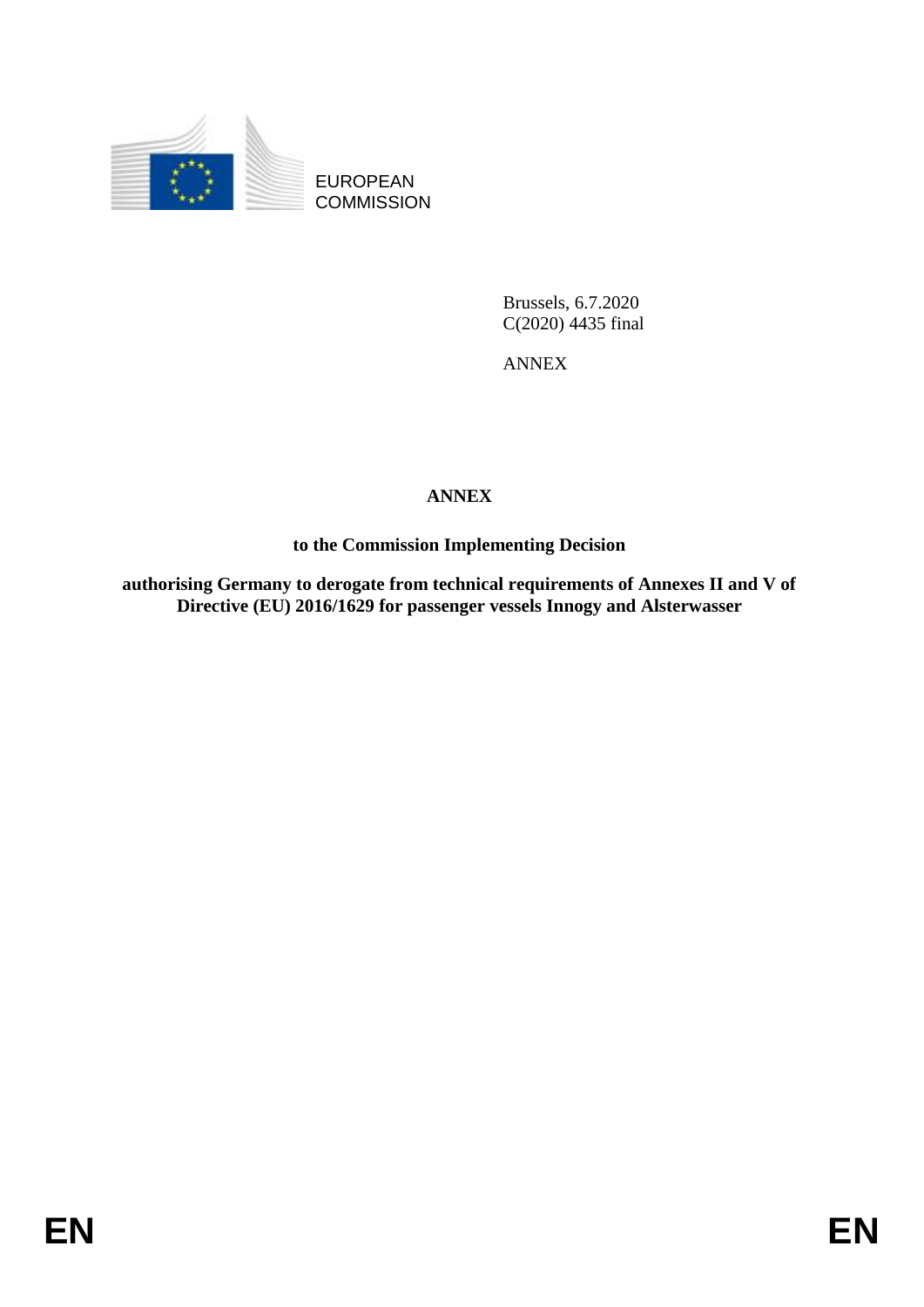## **ANNEX**

The use of methanol as a fuel is deemed to be sufficiently safe if the following conditions are met at all times:

1. The fuel cell system comprises the fuel cell plant together with fuel containment system and fuel pipe system (henceforth referred to as fuel cell system).

2. A risk assessment in accordance with annex 8 of the ES-TRIN is available for the vessel in Chapter 1\* .

3. The additional and different construction and equipment requirements as per Chapter  $2^*$ arising from the risk assessment have been satisfied on the vessel.

4. Methanol bunkering must comply with the procedures as laid down in Chapter 3\* .

5. The fuel cell system must be serviced in compliance with the manufacturer's instructions. The instructions are to be retained on board.

6. All crew members are to be instructed in the dangers, use, servicing and inspection of the fuel cell system in accordance with the content specified in Chapter 4<sup>\*</sup>.

7. All the data on the use of the fuel cell system is to be recorded by the operator and retained for not less than five years. The data is to be sent to the competent authority upon request.

8. An annual evaluation report containing all the captured data will be sent to the European Commission.

The evaluation report is to contain at least the following information:

a) System failure;

b) Leakage;

- c) Bunker data (methanol-water mixture);
- d) Nonconformities, repairs and modifications of the fuel cell system;
- e) Operating data.

## \*Chapters *– not to be published*

Chapter 1 – Risk assessment

- (1) ALSTERWASSER
- (2) INNOGY

Chapter 2 – Applicable requirements under annex 8 of ES-TRIN standard 2017/1

- (1) ALSTERWASSER
- (2) INNOGY

Chapter 3 – Bunkering procedure

- (1) ALSTERWASSER
- (2) INNOGY

Chapter 4 – Training

(1) ALSTERWASSER